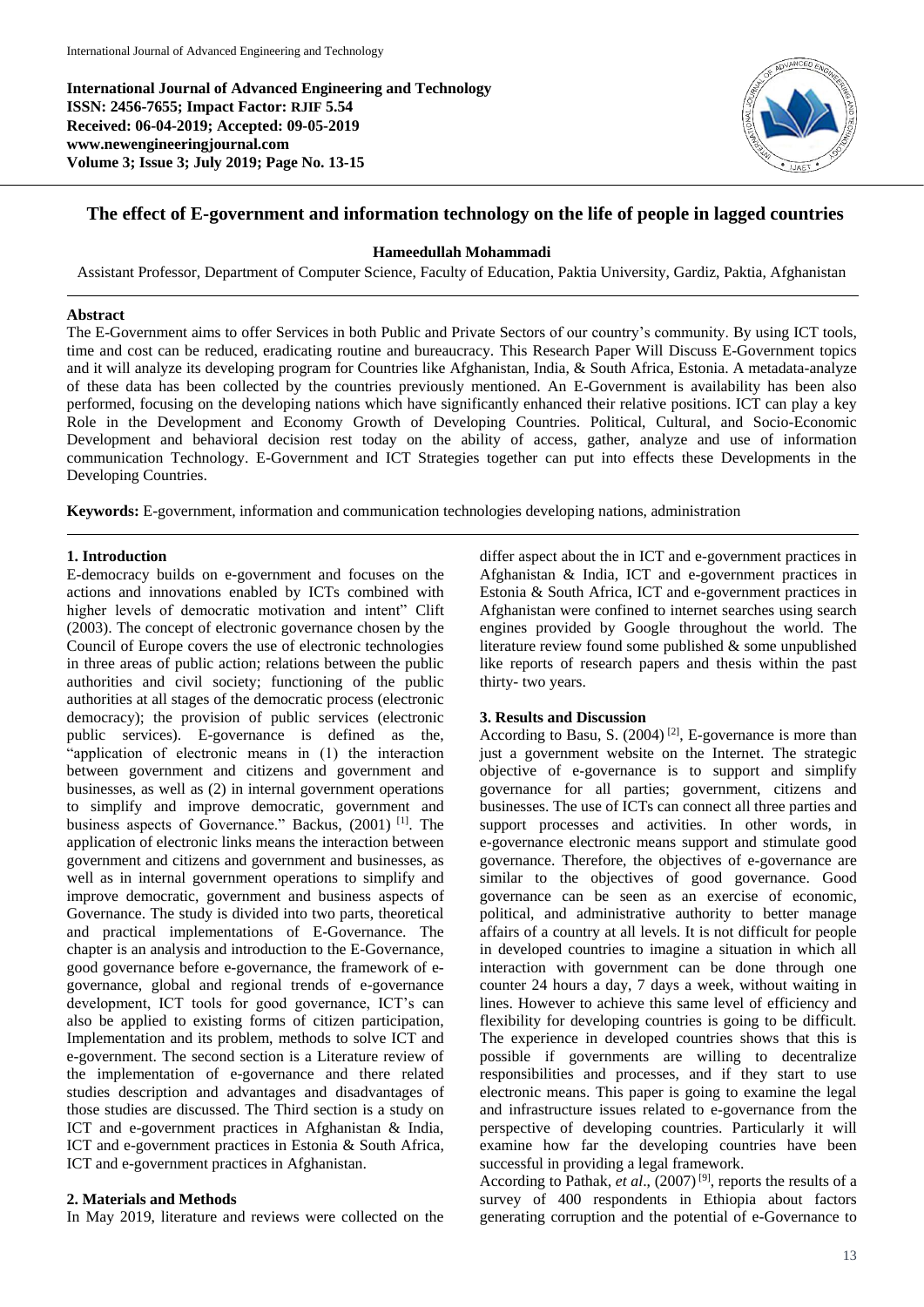mitigate corruption. It is suggested that e-Governance can help not only in weeding out corruption but also in the establishment of sounder government citizen relationships in Ethiopia. While e-Governance cannot cure all the structural factors that breed corruption in the society, strategic implementation of e-Governance can help improve the critical variable in combating corruption-government citizen relationships. It is argued that while e-Governance initiatives can make important contributions to improving public services they can best do so by helping improve overall relationships between governments and citizens

According to Heeks, R., & Molla, A. (2009)<sup>[5]</sup>, his study argues reflects a lack of knowledge about how to undertake impact assessment of ICT4D projects. The paper seeks to fill this gap by providing guidance on how to undertake impact assessment of such projects. The guidance here is not so much in terms of specific data-gathering methods, but in terms of 'frameworks': ways of understanding ICT4D projects and organizing knowledge about them. The Compendium is arranged in three sections: Overview – explains the basis for understanding impact assessment of ICT4D projects, and the different assessment frameworks that can be used Frameworks – summarises a series of impact assessment frameworks, each one drawing from a different perspective Bibliography – a tabular summary of real-world examples of ICT4D impact assessment. The authors classify impact assessment frameworks into six categories: Generic: general frameworks usable in assessment of any development project Discipline-Specific: assessment drawing from a particular academic discipline Issue-Specific: assessment focused on a particular development goal or issue Application-Specific: assessment focused on one particular ICT4D technology Method-Specific: assessment centred on a particular approach to data-gathering. Sector-Specific: assessment centred on an individual development sector. This set of frameworks can be used by ICT4D practitioners, policymakers and consultants to understand the impact of informatics initiatives in developing countries.

According to Kalsi, et al., (2009)<sup>[6]</sup>, the rapid development, deployment and proliferation of the new and emerging information and communication technologies (ICTs) herald new opportunities for growth and development in countries around the world. Governments worldwide are seeking to harness the potential offered by these new technologies to create new dimensions of economic and social progress. The present paper discusses the need for transformation from traditional governance to e-governance. In addition, it tries to focus on the factors for good governance. This paper specifically addresses the e-government initiatives that have a direct impact on the citizens and in which the citizens derive benefit through direct transactions with the governmental services.

According to Pathak, *et al.*, (2008)<sup>[10]</sup>, many developing countries are now realizing the need for e-Governance in order to provide customer-focused, cost effective, and easy to use services for citizens and businesses and to improve the internal workings of government. Fiji and Ethiopia are two such countries where, in spite of political instability and other governance related problems, e- Governance initiatives are in progress. This study, using a structured questionnaire, explores the perceived role of e-Governance in reducing corruption amongst 400 respondents each from Fiji and Ethiopia. The results of the study support the

hypothesis that e-Governance is positively related to improved government–citizen relationships and corruption reduction. The study also suggests that while e-Governance initiatives can make important contributions to improving public services they can best do so by helping improve overall relationships between governments and citizens.

According to Kannabiran, G., Xavier, M. J., & Banumathi, T. (2009) [8] , Proactive economic policies combined with the ICT revolution of the past decade have brought about many changes in managing businesses and organizations in developing countries like India. The prowess achieved through this revolution has also led to exploitation of ICT for better governance and rural development. As a result, several ICT projects have been initiated to foster improved governance and facilitate rural development by appropriately linking public and private institutions. RASI (Rural Access to Services through Internet) is one such government-private initiative to promote e-governance and ICT enabled rural development. Our longitudinal research is to analyze the factors related to access to and usage of the services offered through this project in Erode district of the state of Tamil nadu in India. Data for this empirical research was collected through survey and interviews during two time periods. Our findings show that the project has largely deviated from its objectives due to lack of government support, non-scalable technology and ownership issues. Based on our findings, we provide a set of recommendations to policy makers and implementing agencies.

According to Shin, S. (2008), his study has shown what egovernment means, or what success factors of e-government are. Yet, their focus has been mainly on developed countries as it was difficult to deal with e-government in developing countries that show meager development. While recent development of e-government in developing countries makes it possible to analyze its implementation and identify success and failure factors, empirical studies that examine unique requirements or conditions of e-government in developing countries are still scanty. In this study, by conducting a survey on success factors of e-government, targeting 109 ICT experts and public officers from 53 developing countries who participate in e-government projects of their countries, we tried to identify core success factors of e-government in developing countries and find unique meanings and implications for developing countries in achieving successful e-government. By the factor analysis, 6 success factors are identified: changes in work process, technical/human resources, organizational culture/values, vision/strategy/internal leadership, external/financial support, and laws/regulations/policies. The multivariate regression analysis shows that 'changes in work process' and 'technical/human resources' are the important factors. 'External/financial support' and 'organizational culture/values are also determining factors recognized as unique challenges to developing countries. In conclusion, we found that developing countries need to satisfy certain unique requirements, while fulfilling some conditions that are similarly required for developed countries to achieve successful e-government.

According to Kalvet, T.  $(2012)$  <sup>[7]</sup>, Estonia is seen as a remarkable success story in the context of e-government. Several studies that have mapped the major factors affecting the evolution of e-government in Estonia are mainly grounded in information systems theory; even if publicprivate partnerships are examined, their treatment remains